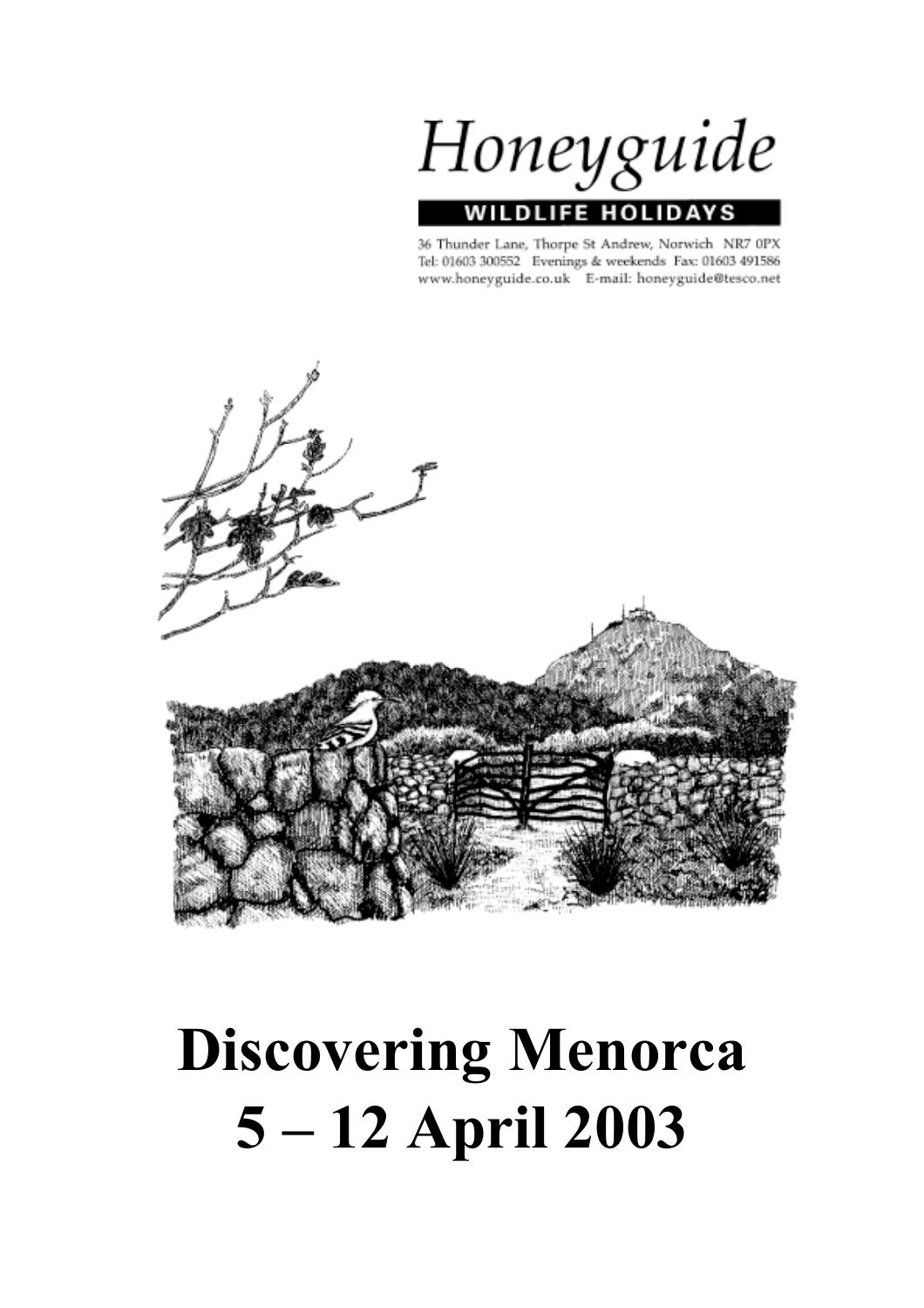# **Discovering Menorca 5 – 12 April 2003**

#### **Participants**

Pete and Rita Peters High Wycombe Christine and Mick Daws Wigmore, Kent Kitty Blair Edinburgh Keith and Joyce Ball Sale, Cheshire Clive and Carol Rates London Mary Parrilla **Richmond, Surrey and Allen Street Article 2016** Richmond, Surrey Brian Morris Lewes, Sussex Rachel Hamilton Suffolk

## **Leaders** Ivan Nethercoat and Robin Hamilton

Our hosts at Matchani Gran Shaun and Jenny Murphy

The group was joined by John Seymour, historian and Menorcan resident, and by Santí Catchot from the Balearic Ornithological Group (GOB). Santí was there because, as with all Honeyguide holidays, £25 of the price of the holiday was put towards a conservation project, in this case for GOB's work in Menorca. The cheque for £300 given to GOB from this holiday brings the total to £4945 contributed to GOB by Honeyguide holidays in the Balearics. The total contributed to conservation projects in Europe from all Honeyguide holidays is now £29,800 (at the end of this holiday season). A thankyou letter from GOB appears at the end of this report.

This report was written by Ivan Nethercoat and Robin Hamilton. *Front cover illustration by Will Woodrow. Other illustrations by Rob Hume.*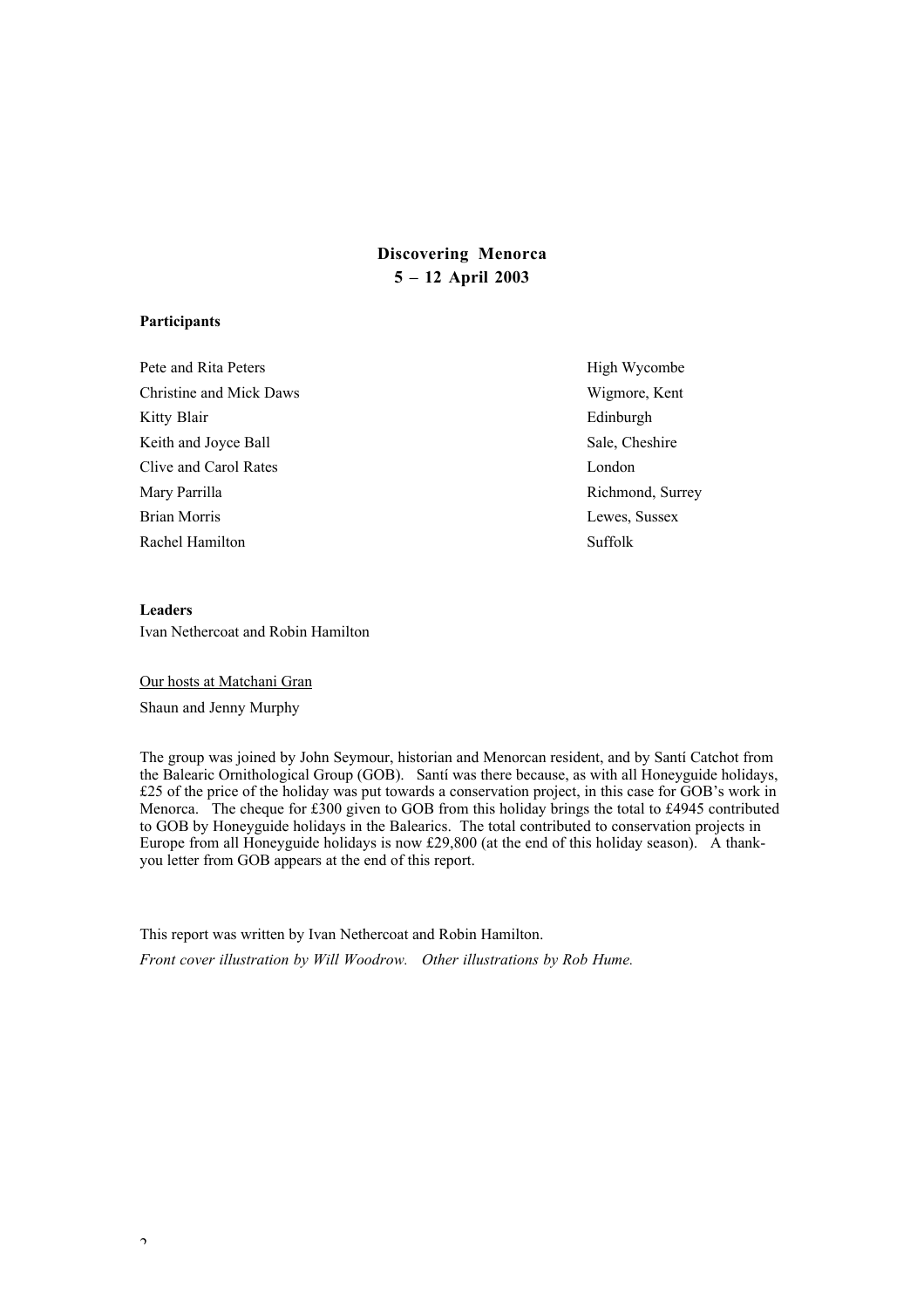## **Discovering Menorca 5 – 12 April 2003**

#### *Saturday April 5: Arrival and Matchani Gran*

It is always the case that one leaves the UK for the Mediterranean with thoughts of the weather, but when you are leaving the country in the grip of one of the warmest and sunniest springs for a long time those thoughts are heightened and images of your partner appearing on Holidays from Hell come to mind. There were some small dramas at Luton airport, juggling the contents of hand baggage to keep below the maximum of 5 kilos per person. A day-bag containing two telescopes was ruled out of order as overweight by the zealous check-in officer and when we cheerfully slung the telescopes over our shoulders she said 'You won't get that through security. They don't like anything that shape!' In the event, there was no trouble at all. Perhaps early morning just wasn't her best time!

So it was that we left Luton for Menorca. We arrived in bright sunshine greeted at Mahón Airport by a kestrel and the first of many yellow-legged gulls. There was a strong northerly wind blowing though, but Shaun, our genial (and shivering) host assured us that it was day 3 of a three-day *Tramuntana*, strong winds that regularly blow across the island from the north.

Matchani Gran is the epitome of customer service; we were immediately made to feel at home, welcome and relaxed by Shaun, Jenny, his wife and Susie, together with Rosie and Seamus, the dogs. Shaun's welcoming introduction was accompanied not only by complimentary drinks but also by the determined song of a Cetti's warbler, a flitting Sardinian warbler in the bushes and a timely fly-past by a hoopoe. After being escorted to our well-equipped rooms and given a few minutes to settle in we had a delicious introduction to Jenny's cooking. Then we were off, exploring the stony fields surrounding the farm. The fact that some of us were wearing most of the clothes we had brought did not deter our enthusiasm.

The soil here lies thin on top of limestone. Most of the fields are grazed but the first one has been denied to the sheep and donkeys to give the orchids and other spring flowers time to do their stuff before being digested. The immediate impact is from the drifts of asphodel now in full flower but we were quickly struck by the fact that the little daisies that were scattered through the meadow, just like a lawn at home, were in fact a delicate shade of pinkish-mauve. On close inspection they turned out to be a different species altogether, the annual daisy, *Bellis annua*. We quickly got our 'eyes in' and found that sawfly, mirror and yellow bee orchids all grew among the giant asphodel, together with tassel hyacinth, starry clover and Bermuda buttercup (not a buttercup at all, nor from Bermuda!). There was blue pimpernel too, the blue form of our scarlet pimpernel (we looked through a lens at the glistening hairs on the edge of the petals), the strange flower of friar's cowl and the tiny silvery rosettes of *Evax pygmaea*.

Birds were a little quiet but the wind also made it hard to keep a steady view. (We kept reminding ourselves of Shaun's promise that it only lasts three days!). Thekla lark, hoopoe, wheatear, linnet and stonechat all looked good in the bright sun and a stone-curlew briefly took to the air, giving us a view of its wild, gangling flight. Greenfinch, goldfinch and corn bunting were much in evidence, feeding on the tall asphodel stalks or singing from the bushes and wires. It was the insects however that proved most entertaining, from weirdly distended, flightless, oil beetles to an Egyptian locust and dung beetles, all seen well. The dung beetles were very common with several pairs showing great strength and determination in rolling their enormous dung balls through the vegetation.

We gathered in the sitting room to discuss the day's observations and then Shaun was master of the barbecue for the evening meal, delivering steaks cooked to perfection to suit all tastes.



It was a clear evening and the wind was apparently dying down so a few hardy souls followed Robin's enthusiasm onto the balcony to look at the rings of Saturn and the moons of Jupiter and to listen to scops owl. While the owl and the planets performed well the wind had not listened to Shaun and was still blowing with a very cool edge.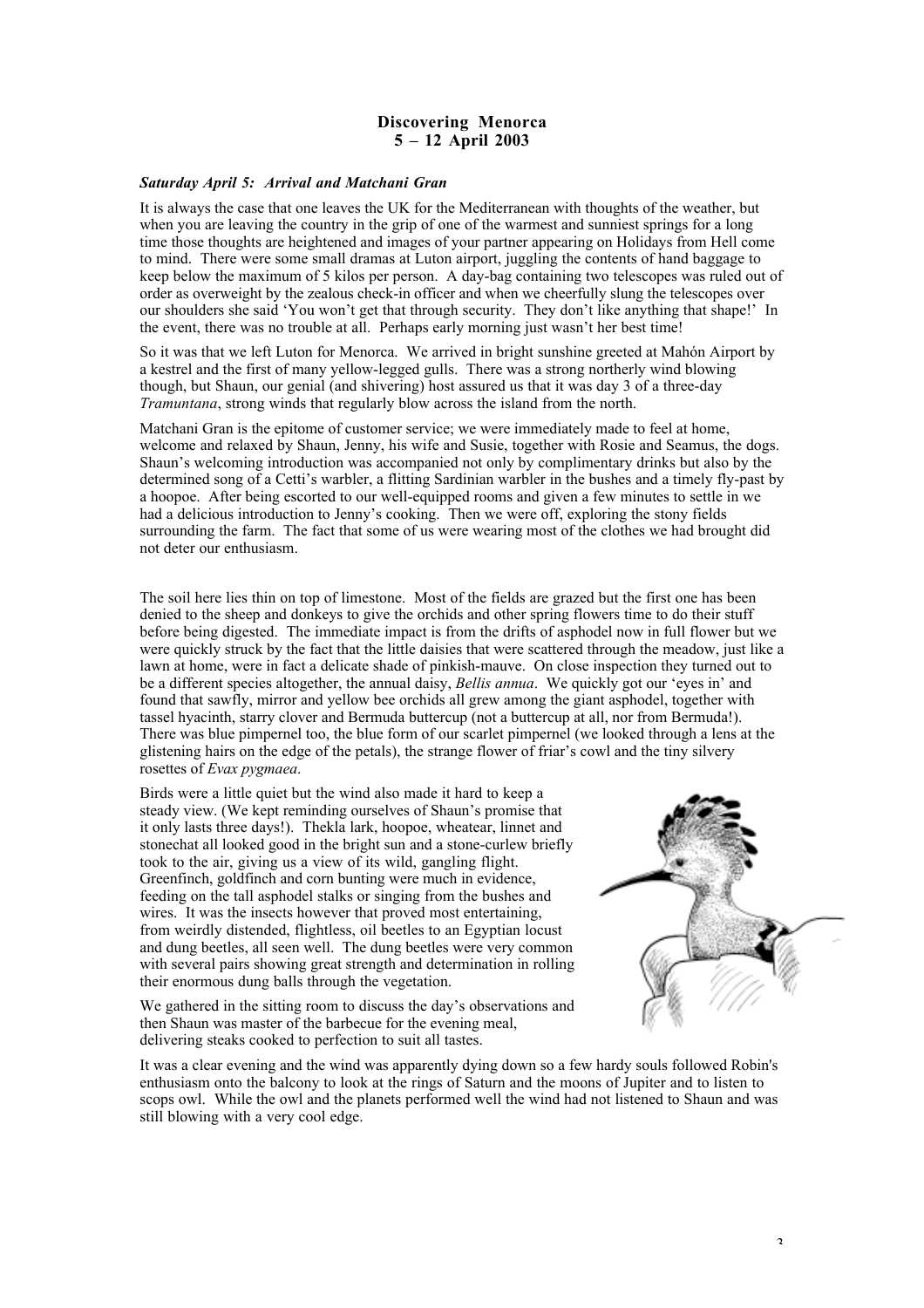#### *Sunday April 6: Son Bou and Torre d'en Gaumes*

The wind kept up overnight; nevertheless, some of us were entertained from our beds by the Scops owl again, by the wild calls of the stone-curlews and, in the early morning, by a wake-up-call from a Cetti's warbler right by the house.

There was a quick stroll up the drive before breakfast for the early risers, with the wind still cool but now coming more from the south west.

After an excellent breakfast, the pattern of the week was set as we gathered for departure and Shaun took our orders for dinner in the evening. Then we set off to Son Bou, a large wetland on the island's south coast, bounded by sand dunes, and wonderfully wild and unspoilt despite the holiday development on its edge.

The sand dunes, on their seaward side, carry many of the species familiar from British dunes such as marram grass and sea holly, together with patches of the strap-shaped, fleshy leaves of *Pancratium maritimum*, the beautiful white sea daffodil, due to flower later in the year. On the landward side the dunes are quite scrubby, with bushes of tamarisk, tree mallow, Phoenician juniper and mastic tree related to the pistachio nut - which we came to know so well during the week. Being on the south coast of the island, these scrubby dunes can be the first landfall for migrants. Right on cue were willow warblers flitting in the coastal pines and in the bushes all the way along the dunes, a sign of migration in progress.

The day became very warm as the clouds cleared to leave us in full sun for the rest of the day. The butterflies began to show and we had our first sighting of the more orange continental race of the speckled wood. Hummingbird hawk moths fed among the myriads of bees visiting the downy, bright yellow bird's foot trefoil (*Lotus creticus*) covering the dunes. The songs of Cetti's and fan-tailed warblers (or, for the nomenclatural purists, 'zitting cisticolas') were much in evidence and we had good views of stonechats and Sardinian warblers (*below*) with plenty of opportunities to become familiar with the latter's scratchy, insistent song.



The warmth of the sun made the sea very tempting and those who ventured towards the edge discovered that, for as far as we could see, the shoreline was littered with thousands of small dark bluish creatures. These leaf-shaped ovals were about 4 cms long with a curved 'sail' and squishy underside fringed with little tentacles. They were quickly recognised as by-the-wind-sailors *(Velella spirans)*, related to the Portuguese Man-o'-War, though much smaller and less painful. Kitty found another strange object on the beach: the sand was scattered with little rounded balls looking like small broken pieces of doormat. They turned out to be the battered and water-worn remains of the rhizome of *Posidonia*, one of the few truly marine higher plants, which grows in abundance at various places around the island. (Shaun later told us that these little 'sea balls' are known locally as 'nuns' f\*\*ts'!)

A little rocky offshore island gave us good views of shags, so that we could clearly see the distinctive white underside of the Mediterranean race, *desmarestii* and two large gulls strutting at the water's edge were very obliging first sightings of Audouin's gulls. As we watched, a group of swallows flew in over a turquoise sea populated by Cory's and Balearic shearwaters.

We climbed over the dunes and turned our attention to the reedbeds and brackish pools of the wetland behind. There were shoveler, coot and moorhen on the pools and families of mallard; bright white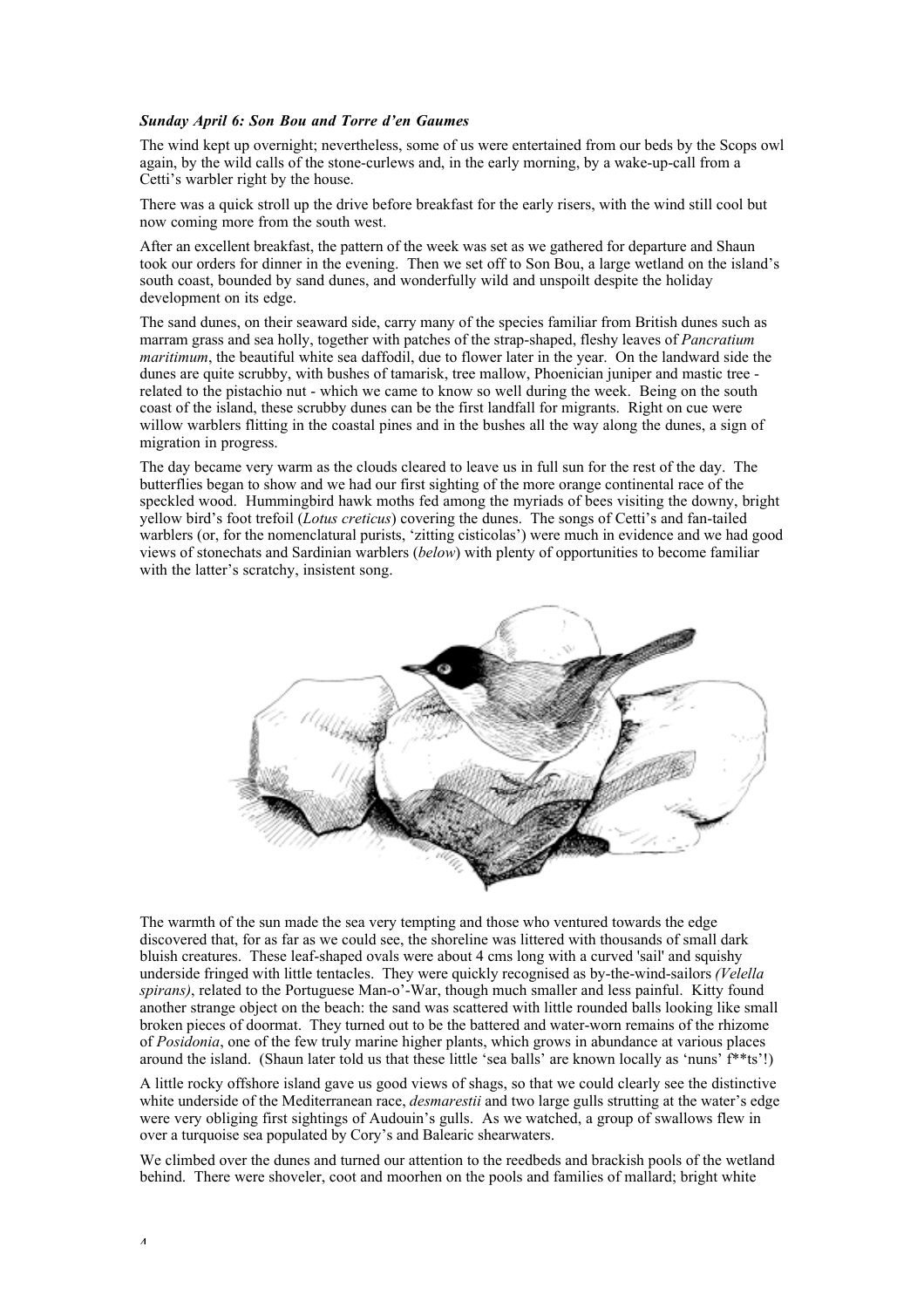splashes showed us both cattle and little egrets and we had brief but clear views of the exciting but elusive purple gallinule. Two or three times, purple herons showed themselves at the edges of the pools and then, as we were turning back for lunch, one treated us to a wonderful leisurely fly-past.

The walk was rounded off with a prolonged but distant view of a booted eagle soaring above the hills behind the village.

Lunch was taken in the shade of the Aleppo pines on the dunes, followed by a coffee and loo stop at a beach café, where some of our faltering attempts at Spanish were rebuffed as the waiter turned out to be German!

Our next visit was to the monument at Torre d'en Gaumes. In the afternoon the birds became quiet but the site was very interesting from the historical point of view, with clear and informative interpretation boards. There were botanical highlights too, such as a magnificent display of pale periwinkle scrambling through the dappled shade under some bushes, a very striking patch of small-flowered bugloss and opportunities to become familiar with some of the common but unfamiliar species in evidence on the island such as three-cornered leek, wild madder and the dandelion-like *Hyoseris radiata*. Our first sighting, here, of a scarce swallowtail butterfly, with its curious, striking, streamlined markings proved, surprisingly, to be the only one of the week.

A pale-phase booted eagle hung on the air above the car park and, as we moved to the other side of the site, another appeared, this time of the dark phase.

The views from the top of the hill here were glorious: not a cloud in the sky and clear views to the coast and beyond. Birds being a little thin on the ground we headed back to Matchani Gran and the final instalment of the day's excursion when Brian and Robin saw a young Moorish gecko crawling over a stone in the garden.

A review of the day was followed by a welcome and delicious dinner and then by some more stargazing, but in much warmer conditions, and this time with a spectacular close fly-past by a barn owl.

#### *Monday April 7: Es Mercadel* **Depuradora***, Tirant and Cap de Cavallería*

The cool wind was back with a vengeance before breakfast, keeping small birds at bay and deterring all but a hardy few from venturing out. At breakfast we had a little celebration to mark Pete's birthday, and to receive the daunting request that 'his day' should be crowned with a 'lifer' – a tall order for such a long-standing and well-travelled birdwatcher. We promised to try!

After breakfast the air was markedly warmer but the wind still quite strong. So, after making our, as usual, impossible choices from the wonderful dinner menu, we set out for the north of the island. Aiming for our first stop, a small *depuradora* (water treatment plant) just outside Es Mercadel, we had to take a rather circuitous route because the road was blocked. This unassuming set of pools is a magnet for waders and hirundines on migration and a good spot for birds of prey too.

True to form, the air over the pools was full of swallows and house martins with swifts high overhead. We scanned the flocks for red-rumped swallows and pallid swifts but there were no confirmed sightings. Green, wood and common sandpipers were here with Iberian yellow wagtails. Little ringed plover also showed very well, posing for the telescope in good light, while overhead a pale-phase booted eagle gave an impressive display. As we were leaving, our first Egyptian vulture came over as if scanning the pools for carrion. From time to time, a tiny, new-born foal and his mother proved a serious distraction.

Some of the group elected to walk along the lane a little way, to be picked up by the minibuses when we set off. They were rewarded with flower-rich verges, spectacular with banks of carmine coloured Italian sainfoin and the sulphur-yellow daisy, *Urospermum dalechampii* and, in damp hollows and ditches, the large-leaved buttercup, *Ranunculus macrophyllus*.

A short drive farther on took us to the seasonal wetland at Tirant, on the way, sharp eyes spotting the first red kite of the week. The wet weather earlier in the year now had paid dividends for wildlife at Tirant as the fields were filled with shallow water covered with sheets of the white flowers of water crowfoot.

Among this carpet of flowers and tall rushes, mallard were swimming and the air was full of swifts, swallows and martins. A few little egrets were feeding and preening and a small group of blackwinged stilts were elegantly strutting to and fro to feed in the shallows. We had the first good views of fan-tailed warbler. A surprise to us here was a white stork; we later heard that it had been there throughout the winter though this species is not a common visitor to the island.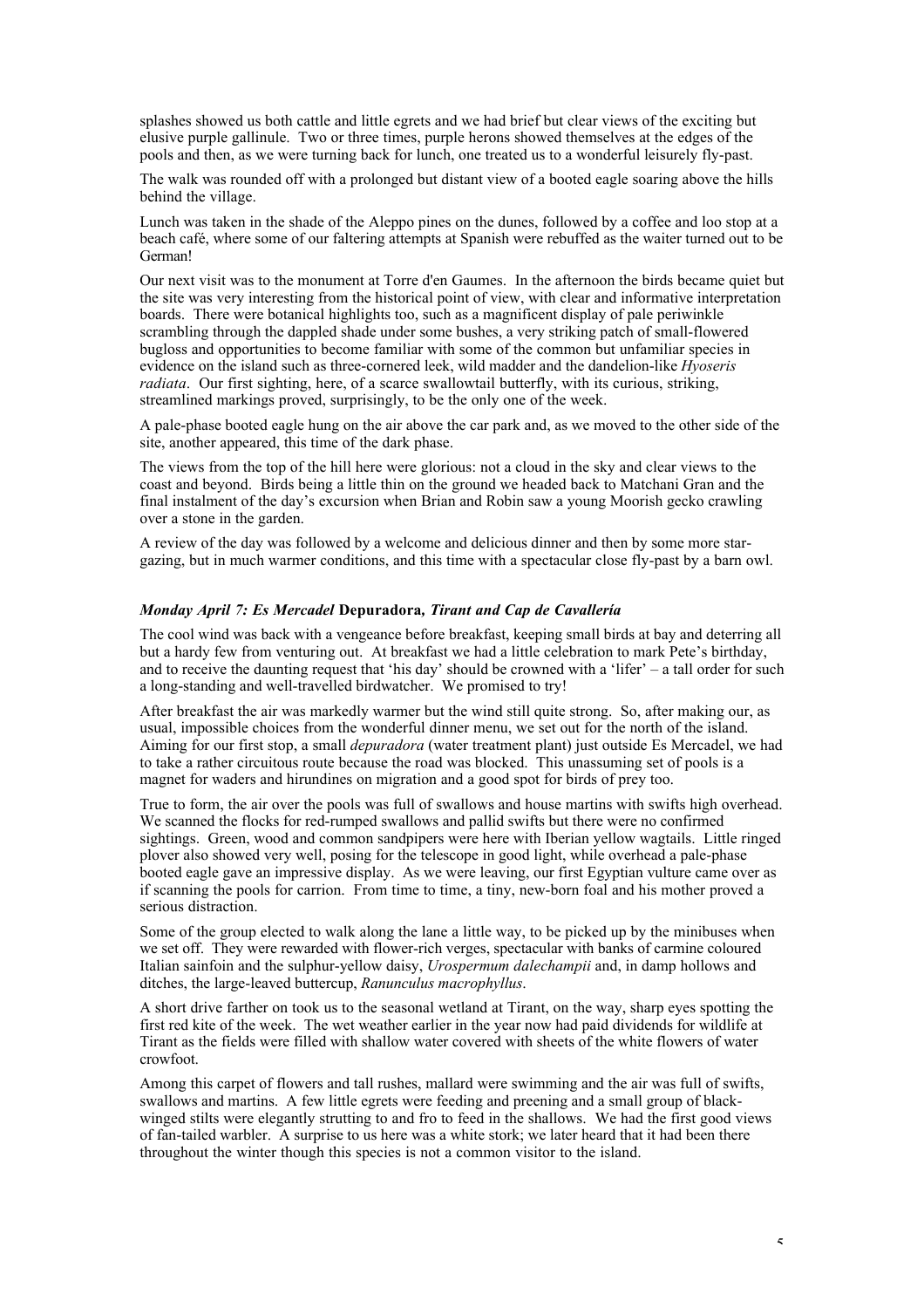While the stork was attracting our attention an osprey flew in from the coast, ousted a kestrel from its perch on top of a pylon and proceeded to devour its morning's catch. The kestrel tried in vain to regain its perch but eventually gave up and sulked on a nearby cliff.

The wind was still strong and lunch was beckoning, so off we set for the lighthouse at Cap de Cavallería. The route took us through lush grazing land over which we were able to watch a splendid male marsh harrier hunting. The vegetation changes again *en route,* from hills with rocky outcrops topped by blue rock thrushes to low windswept vegetation, home to equally windswept pipits and chats. Some of the group had excellent views of blue rock thrush and the scrubby bushes were good stonechat and wheatear perches.

At the Cap we searched for windproof shelter among the rocks and for somewhere that was not prickly to sit on. The sun was strong but the wind cool so the overall temperature was very pleasant here. After we had had lunch, we moved on to the cliff edge where we expected to be blown back inland, some of us making a small diversion into what appeared to be a cave but turned out to be a tunnel through the rock leading to an alarming opening in the cliff face above a precipitous drop into the sea! To our great surprise and comfort we found a spot that was perfectly sheltered from the wind, allowing us all to take in the magnificent cliffs and roaring sea. The sea was racing between two small islands, churning up food from the bottom. Here, playing on the wind and fishing were clouds of gulls and shearwaters. The light was perfect and through the telescope all enjoyed the shearwaters' aerial mastery of maritime winds. Most of them were Cory's, but among them were also several of the smaller and more frantic Balearic shearwater. This is similar in size and habits to our Manx but is now a separate species and the subject of much research by the Spanish conservation organisation, S.E.O.

The extreme exposure to salt-laden winds on the Cap gives rise to strange vegetation: huge clumps of the grass *Ampelodesmos mauritanica*, hedgehog-like cushions of the plants of the *socarrells*, adapted to deter even the most persistent of grazing or browsing animals. In a sheltered corner we found one of the Balearic endemics, the dragon arum *Dracunculus muscivorum*. The flower spathe was bedraggled and over but had clearly been spectacular. At the other end of the scale, we were charmed by the tiny cushions of the sea lavender, *Limonium minutum* and the delightful pink daisy flowers and fleshy leaves of *Senecio rodriguezii.*

On the way back from the Cap we looked again at the blue rock thrush and took a turning up the hill to the viewpoint where a new visitor centre and museum have opened recently, with a little café and shop. Here we could stock up on maps and guide books and clarify the identity of the shrub bearing hard, yellow, tomato-like fruit, abundant in the fields around. '*Semilla de diablo'* turned out to be *Solanum sodomeum*, or Sodom Apples; we got the message that they were definitely not to be eaten!

By the time we returned to Matchani Gran, the air was warm and the wind had dropped. Clive startled everyone by qualifying for a complimentary glass of brandy – which he probably needed – for being the first this season to use the swimming pool.

The daily review and logging of our observations was followed by another spectacular dinner, with a toast to Pete, the birthday boy. Had he had a lifer? There is always tomorrow! During dinner, it was clear that the sun was going to set in a cloudless sky and so, in spite of the light from the airport behind, we managed to get a rare and very beautiful view of Mercury as it dropped down to the western horizon.

## *Tuesday April 8: Mahón, S'Albufera Es Grau and Es Castell*

The day dawned dull and cold so the planned morning visit to Mahón for sightseeing and souvenirs seemed particularly appropriate. Shaun's suggestion that we should take a trip in the glass-bottomed boat around Mahón harbour to see at close quarters the evidence if the extraordinary naval history of the island seemed a good one but it was thwarted by the fact that these tours don't start until May 1st. There was some compensation in good views of both Audouin's gulls and Sandwich terns in the harbour, and everyone had an interesting morning, shopping, visiting the markets and the gin factory, looking at churches and at the fascinating architecture of the town. On the way home, we paid an interesting visit to a local pottery which Shaun had arranged for us; a very useful source of presents and mementos. We stopped at the top of the drive to look in a little field renowned for its orchids. There were beautiful mirror, sawfly and yellow bee orchids there, together with the charming bumblebee orchid. Under a rusty bit of iron we found not only a mouse's nest, with a cluster of squirming babies but also a young scorpion, warming itself on the iron.

We had lunch back at Matchani Gran – another of Jenny's perfect quiches – and we then drove up to the north east of the island to the coastal nature reserve at Es Grau. Clouds loomed all day though they did not release any rain. Nevertheless, the birds were noticeable by their absence. Fortunately the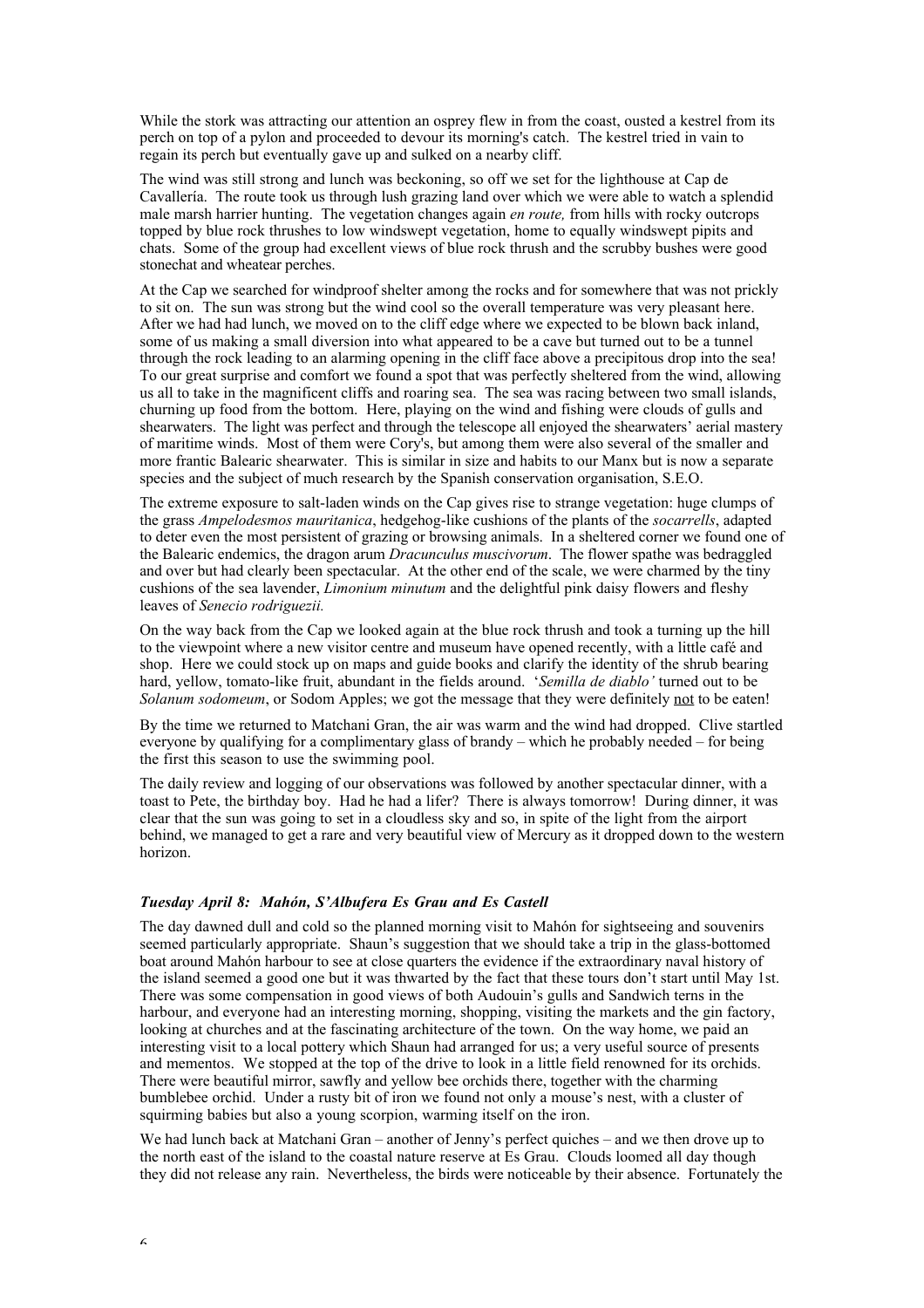plants were on good form. The first surprise was an enclosed little sandy cove densely packed with a colony of *Posidonia oceanica*, which we were able to examine at close quarters as the origin of the strange 'sea balls'. We followed a boardwalk across a saltmarsh dense with shrubby glasswort and sea purslane and with a fine crop of annual glasswort or marsh samphire beneath, all very reminiscent of saltmarshes at home. The boardwalk led us to a sandy track through Aleppo pine woodland. We saw butcher's broom and honeysuckle here; chaffinches were abundant in the treetops and, in the woodland, the shrubby glasswort was winding 2 metres or more up through the trees. The walk opened up into a sandy hillside, again with plentiful sawfly orchids, bright yellow tree spurge, *Euphorbia dendroides* and three species of pink and white *Cistus*. A deceptively attractive mauve trefoil had the foul smell of tarmac and is commonly, and altogether reasonably, known as pitch trefoil. Looking down over the water, there were coot and moorhen, the ubiquitous yellow-legged gull and a great crested grebe.

Tonight was Shaun and Jenny's night off so it was arranged that we should eat at a restaurant in Es Castell, a small town on the edge of Mahón harbour. Walking from the car park, we watched kestrel and both common and pallid swifts flying in under the eaves of the buildings in the town square and what must have amounted to thousands of house sparrows coming in to roost in two of the trees in the square. Against the slightly surreal background of Manchester United's televised match against Real Madrid, our excellent evening meal was taken in a charming Spanish restaurant. We were very glad of Mary's highly competent Spanish, particularly in negotiating our way through the intricacies of the delicious menu of local dishes.

#### *Wednesday April 9: Mongofre Nou and Cap de Favàritx*

No wind! A sunny bright and calm morning and, in the warm air, the Aleppo pines gave off a rich resinous scent that made us all really believe, at last, that we were in the Mediterranean. The sound of a nightingale singing had everyone in high spirits as we set off for the northeast corner of Menorca and the private reserve at Mongofre Nou. A quick stop by the side of the road where it passed through interesting meadows proved very productive. This was obviously home territory for a pair of peregrines which kept calling to each other and passing low over nearby trees. We had fine views of a marsh harrier too, following the hedgelines and quartering leisurely over the fields. Its passage was so steady that we were able to follow it easily with the telescopes and seemed to turn Keith's mind to thoughts of a possible future optical birthday present. There were distant views of raptors migrating high overhead as well and, all the time, quail and corn bunting sang from the fields and hedgerow bushes. A little farther on the road passes cliffs of red sandstone with limestone lying on top and a blue rock thrush perched on top of that. Two buzzards – the only two of the week – and a dark-phase booted eagle also flew over.

Mongofre is a small cove with disused saltpans at the landward end, all forming a network of shallow pools with low bushes – a wader paradise. Ruffs, showing distinctly reddish legs, marched through the water alongside redshank, also with red legs, wood and green sandpipers and black-winged stilts (*right*). There were lots of little ringed plovers but no Kentish. The light was now very bright and the sun caused a heat haze over the water that made distant viewing a challenge! Nevertheless, a wood sandpiper obligingly stood still for long enough for Rita to get a thoroughly good look at it. A pair of interesting



looking ducks caused some amusement when they turned out to be Bahama pintail, presumably escaped from captivity. A greenshank seemed to have a very short bill until a clearer view allowed it to be seen in full. However a hasty call of 'water rail' proved the point that anyone can get it wrong when someone had the sense to mention that the beak was short and yellow. Sure enough the bluegrey 'rail' walking along the shore in a heat haze was in fact a very obliging spotted crake! Closer views with no haze of this normally very secretive bird were excellent and counted as 'almost a lifer' for Pete. (Sorry it was a day late!)

The prize-winner in the 'call of nature list' for the week was a beautiful stripeless tree frog which sat snoozing obligingly on a rock in full sun. This was missed by many in the dash for lunch so Brian led a few back to look at it again in the early afternoon and Clive, Carol and Robin were also rewarded with a ring ousel, a rarely seen migrant on Menorca. Those that stayed with the minibuses had their reward too, though: a very lively hedgehog, trotting along the track. We saw several squashed on the road during the week. These are all the introduced Algerian hedgehog, characterised by the much paler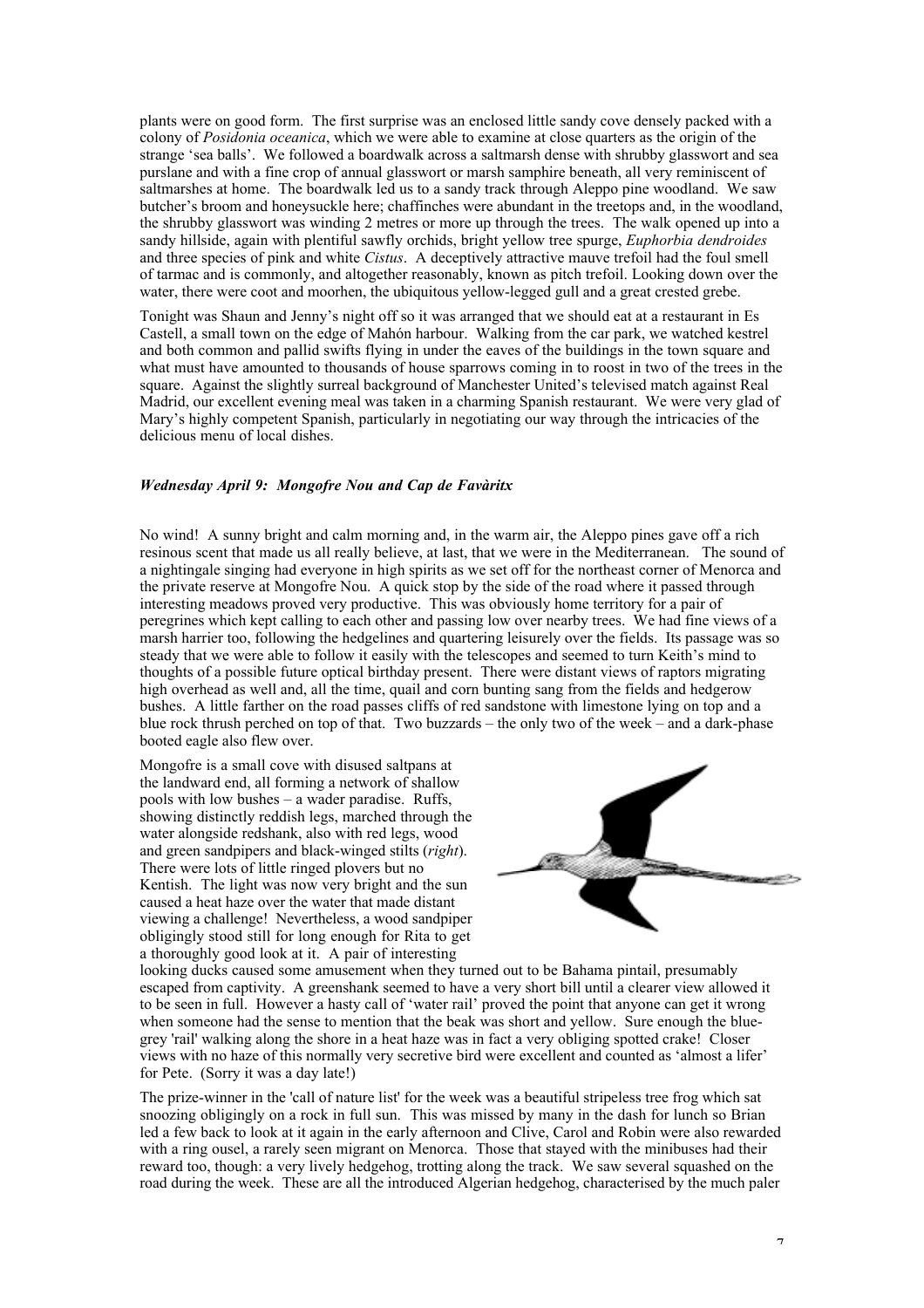spines and larger ears than our own species and Joyce, who saw it running, remarked that it had a taller gait, also characteristic. It has even been put by some into a different genus, *Aethecinus,* as opposed to our hedgehog, *Erinaceus*.

The warmth was bringing out the butterflies. We had several excellent views of the now familiar southern speckled wood but the highlight for many were some beautiful Cleopatras, of both sexes, the male almost unbelievably bright in the sunlight.

After Mongofre the road continues eastwards to Cap de Favàritx. Apart from Hottentot fig, growing in pink and yellow profusion against the grey, this stark, slaty headland is almost devoid of vegetation, but it does provide a great viewing site for both Cory's and Balearic shearwaters.

Before supper, we had a short talk, packed with fascinating information and insights, by local historian John Seymour. He covered the essentials of the island's prehistory, very much in evidence everywhere in the form of complex stone constructions and monuments, and he followed that with a clear chronicle of the waves of invasion and colonisation which have together formed the character of the island that we see today. As she went downstairs after dinner, Chris called us down. Her sharp eyes had spotted a bat that had taken up residence hanging from a beam above the terrace. A decorator's ladder enabled us to have a wonderful close view. What at first seemed like pointed, pricked ears, turned out to be the tragus, (the pointed protrusion from the middle of the ear) with the enormous ears themselves folded along its back as it slept. When it began to stir, it put its ears up in the 'normal' position and showed itself clearly as a grey long-eared bat. It steadfastly refused to 'echo-locate' into our bat detector, but it had left by morning and we didn't see it again.

#### *Thursday April 10: Algendar Gorge, Naveta d'es Tudons and Monte Toro*

A dull, cool and generally unpromising early morning quickly turned into a glorious warm, calm and sunny day.

The Algendar Gorge is an example of Menorca's famous and spectacular *barrancas* or ravines, carved by ancient watercourses into the limestone rock that makes up the southern part of the island. The environment in the *barrancas* is humid and sheltered compared with the exposed limestone plateau above and the ubiquitous wild olive here gives way to holm oak and pine. Algendar Gorge lies on the south coast, running inland from the tourist resort of Cala Galdana, and is home to breeding Egyptian vulture, booted eagle and peregrine.

On arrival, we were greeted by excellent views of a hoopoe calling from pines on the cliff above the car park. Our route then took us along the streamside at the bottom of the gorge, passing through a mosaic of small fields with banks of dense woodland and shrubby vegetation and hillsides clothed with holm oak and pine rising on either side.

The weather was glorious and at first the birds were a little quiet, particularly the warblers. We soon got our ears tuned to the high-pitched song of firecrests in the treetops and, rounding a bend, we had a perfect woodchat shrike posing beautifully, almost too near for the telescopes, and for long enough for everyone to get a view. This was the first of these birds that we had all seen well, another sign of late migration. A fine clump of arum lily (presumably a garden escape) adorned the streamside below the shrike's perch.

Our journey was accompanied all the way by booted eagles and Egyptian vultures but as the gorge narrowed their presence became even more obvious. A pair of booted eagles were calling raucously and displaying very close overhead, even landing briefly on the side of the gorge close enough for very good telescope views.

The limestone cliff faces become more spectacular and Rachel gave us an insight into the botanical knowledge of Shakespeare by showing the group rock samphire growing on the cliffs. This is the species referred to in King Lear but rock samphire, smelling strongly as it does of shoe polish, is not the samphire that is eaten today. Marsh samphire, which we had been looking at on the saltmarsh at Es Grau would not need a rock climber to collect it, but the discussion prompted some further research and it seems that the strong flavour was attractive to the London society of Shakespeare's day and it was collected from the cliffs at Dover, to make a pickle. So Shakespeare's botanical knowledge was not as shaky as some botanical folklore would have us believe!

As we stood below the cliff, a booted eagle flew across the gorge immediately pursued by a peregrine shooting out of its cave on the hillside. Its job of deterring the eagle done, it soon returned to the nest above our heads.

Ivan and a few intrepid walkers went ahead for a 'recce', but soon returned to call everyone on. A short distance farther up the gorge, we rounded a corner to a spectacular rocky hillside where a group of four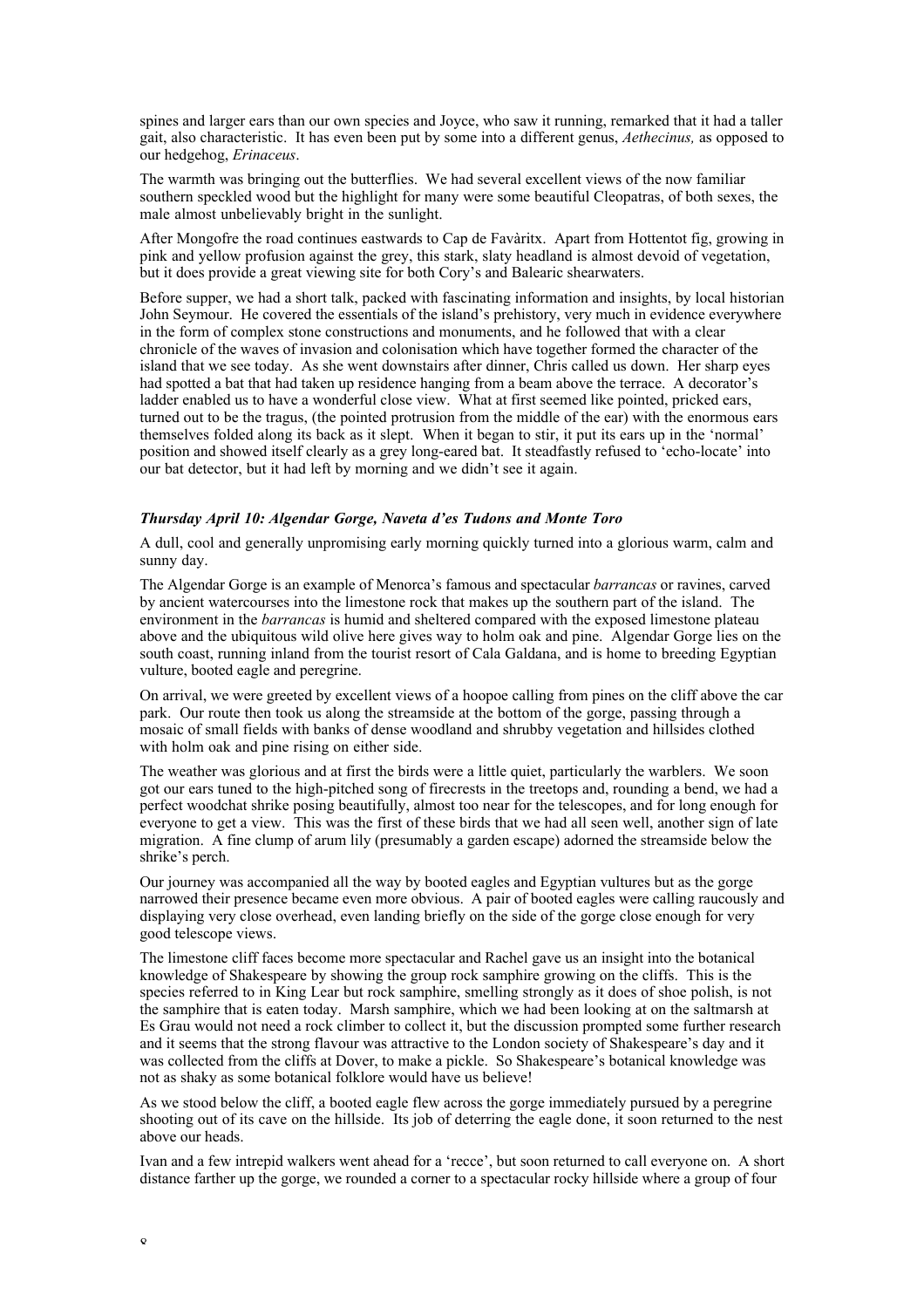Egyptian vultures were flying low overhead. They wheeled and jostled above us and eventually an adult bird landed on the cliff and posed in the sun for the telescopes while everybody had a close view and marvelled at its brilliant colouring.

Returning down the gorge, we had time to look at some more plants. There were spectacular spikes of the brilliant yellow *Verbascum creticum* (related to mullein), and several clumps of graceful summer snowflake.

Lunch was taken a short drive away at one of the *miradors* – viewpoints – on the cliff-top, providing a dramatic view over the bay of Cala Galdana and, a bonus, excellent eye-level views of alpine swifts.

The Naveta d'es Tudons is one of the many ancient monuments on the island and has been reconstructed since its excavation in 1975. It takes the form of an upturned boat and, crawling inside with a torch one can see the double-layered structure of this unusual and mysterious stone tomb. Peering into a hole in the wall with the torch also illuminated a nest of delightful black rats. These are smaller and have larger eyes and ears than the regular brown rat and are much prettier and more engaging animals. They are also a lot rarer.

The path to the monument took us through a field spectacular with weeds of cultivated land. We examined poppies, vetches and clovers, corn marigold, three-leaved toadflax, small-flowered catchfly and the pink-like tunic flower. Under the gaze of a migrating marsh harrier we paused to admire another of Chris's finds – a branched broomrape.

The weather was clear and bright, with little wind, so we decided to grasp the opportunity to visit Monte Toro. This high point of the island is a full 358m high and stands well above the surrounding landscape. From the peak here one can see all of the island and set into context the sites we had been visiting.

This evening, before dinner, Santí Cachot of GOB, (*Grup Balear d'Ornitologia i Defensa de la Naturalesa*), the Balearic equivalent of the RSPB, joined us to receive the donation from Honeyguide towards the work of GOB and to give us a fascinating insight into the issues facing Menorcan wildlife, and the projects and successes of GOB.

#### **Friday April 11: Es Mercadel** *Depuradora***, Tirant, Fornells and Sa Roca**

With cool and cloudy conditions again and a promise of rain from Shaun we set off for a second visit to Tirant, this time along the old Kane road that we had heard about from John Seymour. Although greeted by red kite and booted eagle as we arrived, the *depuradora* was a little quieter than earlier in the week but still allowed good views of little ringed plovers, wood and green sandpipers and blackwinged stilts.

The Tirant wetlands had more harriers today, again on migration, and as we arrived a superb purple heron and three whiskered terns, striking in their summer plumage, fed briefly before moving on.

We sat on the rocks among the *soccarells* below the Moorish tower on the headland at Fornells and ate our lunch in the company of blue rock thrushes, with a number of painted ladies flying in, buffeted by the on-shore breeze. After lunch, we briefly explored Fornells and, following Mick's lead, spent a few moments dabbling among the rocks in the shallows at the edge of the harbour. Sea anemones and barnacles recalled British rocky shores and myriads of tiny fish sparkled just below the surface. We rounded off our contact with this famous resort with a welcome cup of coffee and then drove on to our final destination of the week, Sa Roca.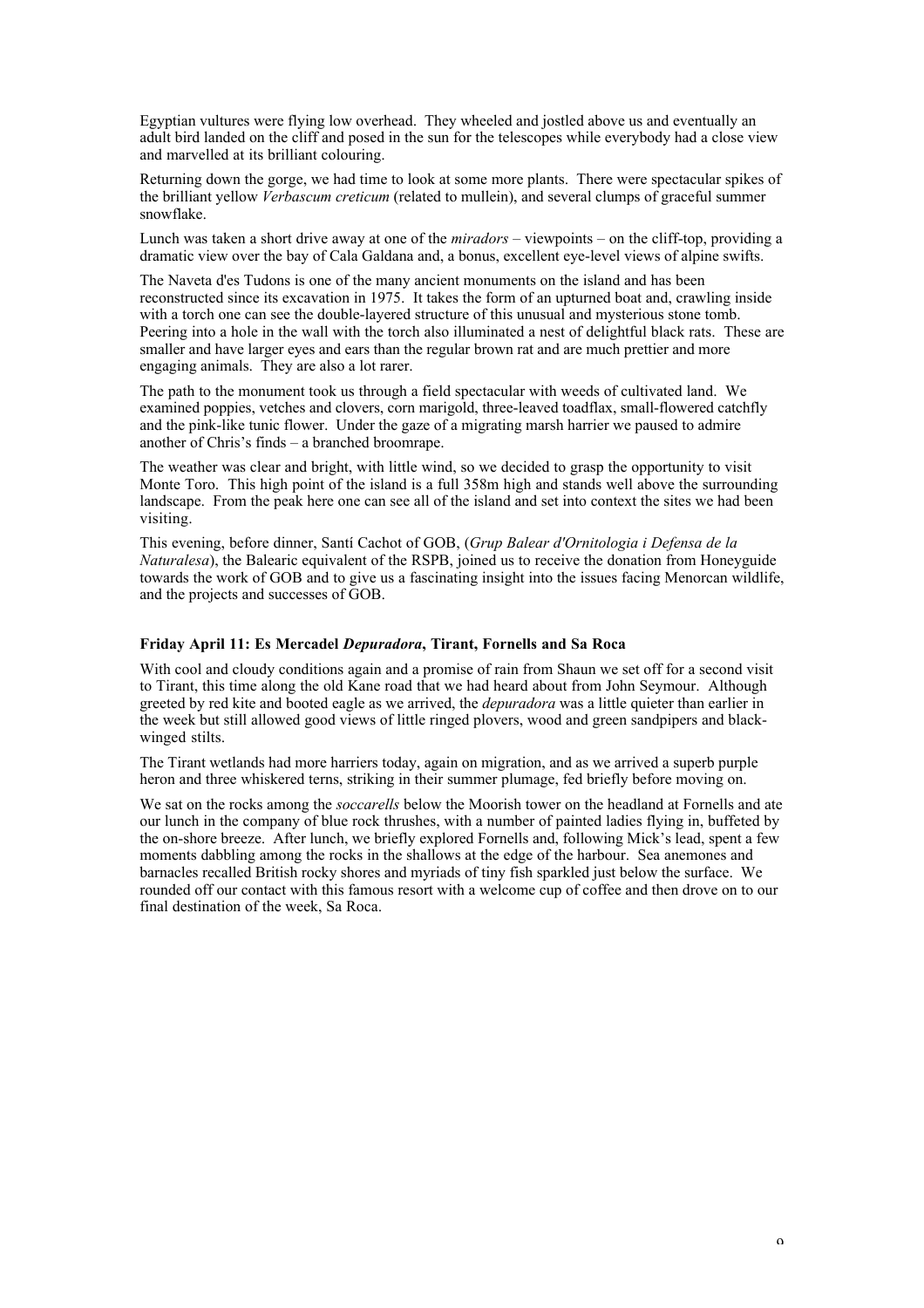

Sa Roca is an area of Aleppo pine and holm oak woodland, with a magnificent understorey of tree heath, strawberry tree (*Arbutus*) and *Cistus*. The woodland was almost devoid of birds but compensated for it by an abundance of orchids: sawfly, mirror (*left*), bumblebee and yellow bee, the finest small-flowered tongue orchids of the week, with their little pink tongues hanging rudely from the flower and the spectacular violet limodore. At the top of the hill, we came upon the extraordinary sight of a cage fungus, *Clathrus ruber*; an orange-red basketwork of foam-like tissue, decaying to a black slime, clearly attractive to flies. Best of all, though, was the dramatic red parasitic flower erupting in abundance from the base of purple *Cistus*. It is related to the famous giant tropical flower, *Rafflesia*, and we can corroborate the observations of last year's group; the plants at Sa Roco are undoubtedly associated with the purple *Cistus*, not the white, and do indeed have pale pinkish-white flowers with crimson scales, not cream flowers with orange scales. This points firmly to a record for *Cytinus ruber*, not *Cytinus hypocistis*, the only *Cytinus* species apparently previously recorded for the island.

It was then back to the picturesque Kane road for the journey home. Our curiosity got the better of us as we drove past a tantalisingly high and well maintained stone wall, so we stopped briefly to peer over it from the minibuses to find an immense quarry both extensive and deep - clearly visible the next day from the aeroplane.

At our last evening meal, delicious as ever, we reflected on people's highlights of the week: the spotted crake, the 'big' raptors, the ring ousel, the tree frog, the orchids, the parasitic plants – *Cytinus* and broomrapes.

#### **Saturday 12th April: Home**

The morning of departure was warm and calm and so too was England on our return. It had been a wonderful week; a strange one for birds with some migrants very obvious and others notable by their absence. Nevertheless, we had some brilliant views of birds, spectacular displays of flowers and not a drop of rain, a perfect mix only slightly marred by that three-day wind that stayed with us for most of the week. Final fond 'goodbyes' were accompanied by promises to keep in touch, exchange photographs, meet again....

Ivan, Robin & Rachel

| <b>Birds</b>        | <b>Latin Name</b>          | <b>Notes</b>                                                                                          |
|---------------------|----------------------------|-------------------------------------------------------------------------------------------------------|
| Little Grebe        | Tachybaptus rufico````llis | <b>Heard at Tirant</b>                                                                                |
| Cory's shearwater   | Calonectris diomedia       | Seen frequently out at sea. Cap de Cavallería<br>esp                                                  |
| Balearic shearwater | Puffinus mauretanicus      | Less frequent than above. Seen very close with<br>Cory's at Cap de Favoritx                           |
| Shaq                | Phalacrocorax aristotelis  | Individual birds at coastal sites                                                                     |
| Cattle Egret        | <b>Bubulcus ibis</b>       | 9 birds at the far end of Son Bou, feeding with<br>cattle and in wet fields                           |
| Little Egret        | Egretta garzetta           | S'albufera and Son Bou                                                                                |
| Grey Heron          | Ardea cinerea              | Individual birds at Son Bou, Mongofre Nou, and<br>S'albufera                                          |
| White stork         | Ciconia ciconia            | 1 bird at Tirant                                                                                      |
| Mallard             | Anas platyrhynchos         | Wherever fresh water was present                                                                      |
| <b>Red Kite</b>     | Milvus milvus              | Individuals seen at Es mercadel, 7 Tirrant,                                                           |
| Eqyptian Vulture    | Neophron percnopterus      | Son Bou, Cap de Cavallería. Several birds at<br>Algendar Gorge                                        |
| Marsh Harrier       | Circus aeruginosus         | M & f Hunting at Son Bou, on migration at Cap de<br>Cavallería, Algendar Gorge                        |
| <b>Buzzard</b>      | Buteo buteo                | Mongofre Nou                                                                                          |
| <b>Booted Eagle</b> | Hieraaetus pennatus        | Numerous sightings, mainly pale-phase birds.<br>Also seen perched and displaying in Algendar<br>Gorge |
| Osprey              | <b>Pandion haliaetus</b>   | Cap de Cavallería, Tirant                                                                             |
|                     |                            |                                                                                                       |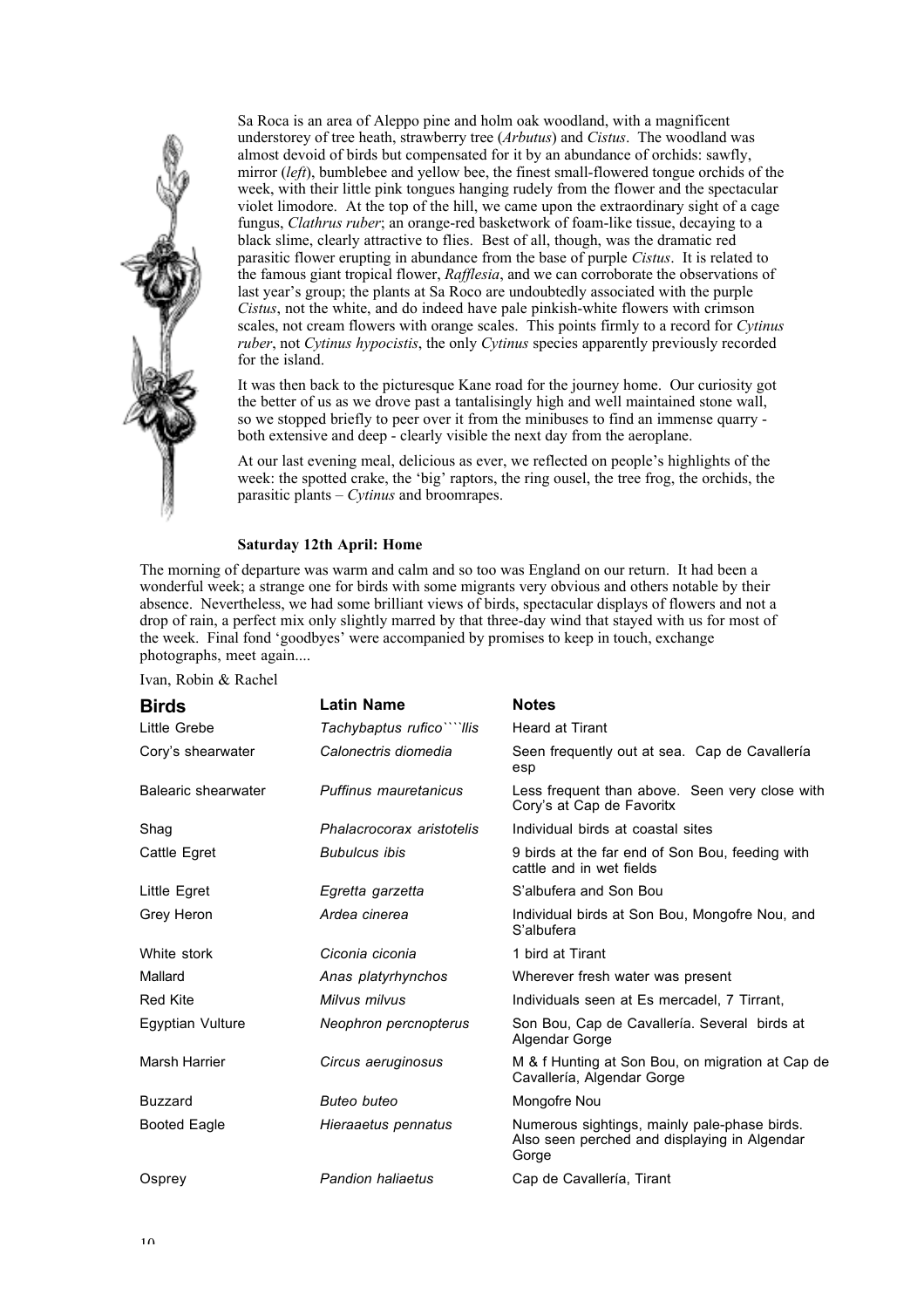Kestrel *Falco tinnunculus* Seen each day Quail **Coturnix coturnix** Coturnix Moorhen

Spotted Crake

Blackcap **Sylvia atricapilla** Algendar Gorge

*Gallinula chloropus*

*Porzana porzana* Purple gallinule *Porphyrio porphyrio* Son Bou Coot **Fulica atra** Son Bou, S'Albufera Stone-curlew *Burhinus oedicnemus* Around Matchani Gran Snipe *Gallinago gallinago* 1 heard at Tirant Green sandpiper *Tringa ochrops* Es Mercadel Wood sandpiper *Tringa glareola* Es Mercadel, Tirant Yellow legged gull *Larus cachinnans* Numerous

Alpine Swift *Apus melba* 2 over Algendar Gorge Thekla lark *Gallerida theklae* Numerous House Martin *Delichon urbica* Seen with swallows Tawny pipit *Anthus campestris* Matchani Gran Yellow Wagtail *Motacilla flava* Depuradora Stonechat **Saxicola torquata Frequent** Wheatear *Oenanthe oenanthe* Matchani Gran, Blackbird *Turdus merula* Numerous Ring ousel *Turdus torquatus* Mongofre Nou Cetti's Warbler **Cettia cetti Cettic Research Frequently heard** Fan-tailed Warbler **Cisticola juncidis Figure 1** Frequently heard Sardinian Warbler *Sylvia melanocephala* Numerous

Red-legged Partridge *Alectoris rufa* Cap de Cavallería road At fresh water; Son Bou, Mongofre Nou, Algendar **Gorge** Mongofre Nou Black-winged Stilt *Himantopus himantopus* Es Mercadel, Mongofre Nou Little Ringed Plover *Charadrius dubius* Es Mercadel' Mongofre Nou Ruff *Philomachus pugnax* c10 birds at Mongofre Nou Common Sandpiper *Actitis hypoleucos* S'Albufera, Mongofre Nou Audouin's Gull *Larus audouinii* Mahón harbour; 2 at Son Bou Rock dove **Columba livia Columba livia** Algendar Gorge, plus numerous rock/feral birds throughout the island Woodpigeon *Columba palumbus* Occasional sightings across the island Collared Dove *Streptopelia decaocto* Numerous around Matchani Gran Cuckoo *Cuculus canorus* Heard at S'Albufera and Algendar Gorge Scops owl *Otus scops* Heard from Matchani Gran Swift **Apus apus** Apus **Apus** Apus **Apus Numerous** sightings, some large flocks, over most of island Pallid swift *Apus pallidus* Brief views in evening light at Es Castell Hoopoe *Upupa epops* Numerous, esp at Matchani Gran Swallow **Hirundo rustica** Seen frequently in small numbers Water pipit **Anthus spimoletta** 1 at Es Mercadel Depuradora White Wagtail *Motacilla alba* Es Mercadel, Mongofre Nou Wren *Troglodytes troglodytes* Heard at Algendar Gorge Nightingale *Luscina megarhynchos* Became more frequent toward end of week. Blue Rock Thrush *Monticola solitarius* Mongofre Nou, Algendar Gorge, Cap de Cavallería